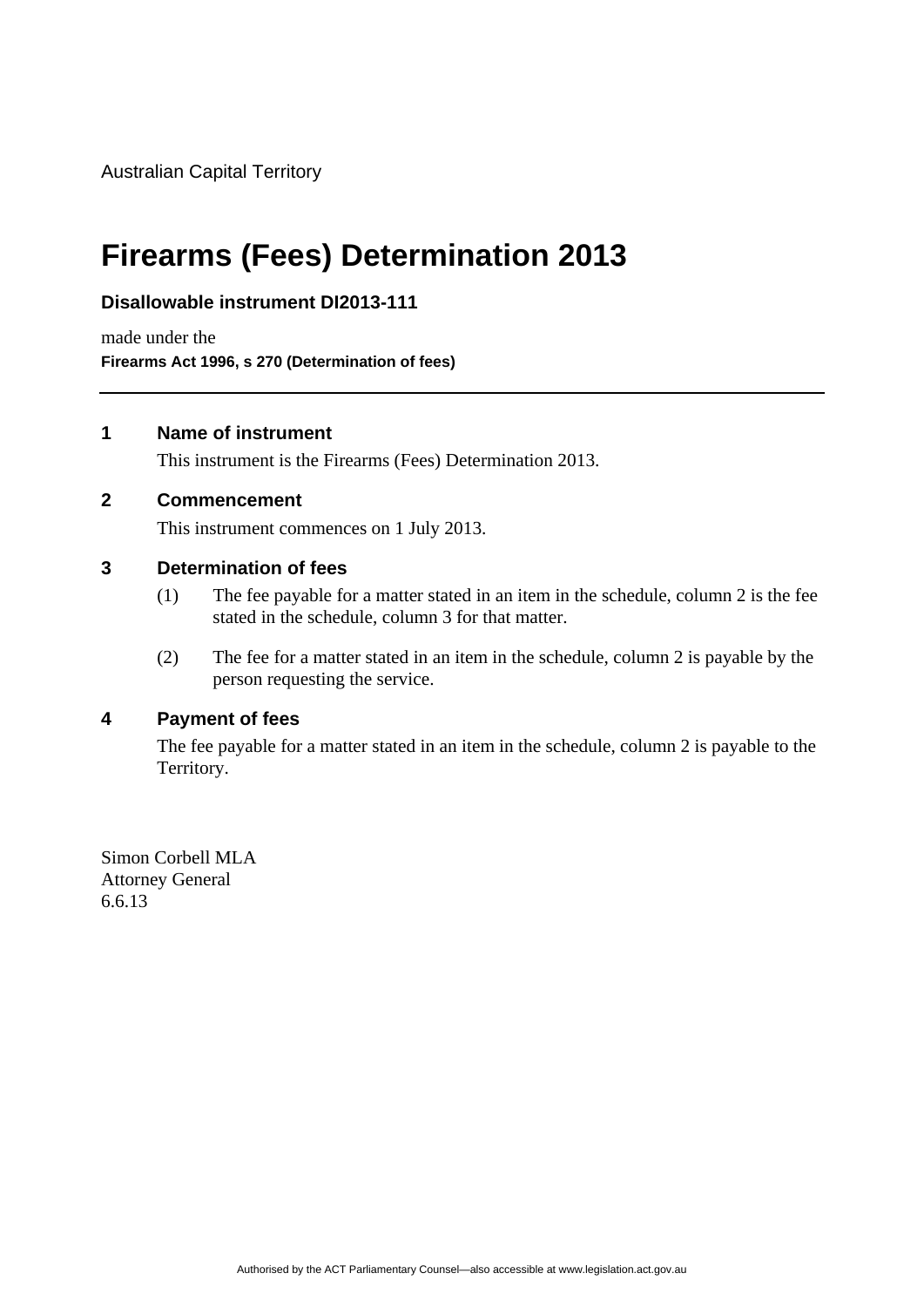# **SCHEDULE** - **FEES AND CHARGES TO BE PAID**

| Column 1 | Column <sub>2</sub>                                                                                                                                                                                                                                               | Column <sub>3</sub>                   |
|----------|-------------------------------------------------------------------------------------------------------------------------------------------------------------------------------------------------------------------------------------------------------------------|---------------------------------------|
| Item     | Matter in respect of which fee or charge is payable                                                                                                                                                                                                               | <b>Amount Payable</b>                 |
| 402      | For the purpose of section 54 of the <i>Firearms Act 1996</i> in the case of an adult firearms licence for<br>an application for a Category A, B, C, D or H licence, also including fee category where the<br>applicant relies on a genuine reason of employment. | \$123.00<br>(GST is not applicable)   |
|          | Explanatory Note: Last financial year the fee was \$120.00.                                                                                                                                                                                                       |                                       |
| 402.1    | For the purpose of section 54 of the <i>Firearms Act 1996</i> in the case of an adult firearms licence for<br>an application for a further licence Category A, B, C, D or H licence.                                                                              | \$41.00<br>(GST is not applicable)    |
|          | Explanatory Note: Last financial year the fee was \$40.00.                                                                                                                                                                                                        |                                       |
| 403      | For the purpose of section 54 of the Firearms Act 1996 in the case of an adult firearms licence for<br>an application for a collectors licence.                                                                                                                   | \$123.00<br>(GST is not applicable)   |
|          | Explanatory Note: Last financial year the fee was \$120.00.                                                                                                                                                                                                       |                                       |
| 404      | For the purpose of section 54 of the Firearms Act 1996 in the case of an adult firearms licence for<br>an application for an heirlooms licence.                                                                                                                   | \$41.00<br>(GST is not applicable)    |
|          | Explanatory Note: Last financial year the fee was \$40.00.                                                                                                                                                                                                        |                                       |
| 405      | For the purpose of section 54 of the Firearms Act 1996 in the case of an adult firearms licence for<br>an application for a firearms dealer licence.                                                                                                              | \$1,247.00<br>(GST is not applicable) |
|          | Explanatory Note: Last financial year the fee was \$1,211.00.                                                                                                                                                                                                     |                                       |
| 406      | For the purpose of section 54 of the <i>Firearms Act 1996</i> in the case of an adult firearms licence for<br>an application for a firearms dealer club armourer licence under the Firearms Regulation 2008,<br>section 26.                                       | \$165.00<br>(GST is not applicable)   |
|          | Explanatory Note: Last financial year the fee was \$161.00.                                                                                                                                                                                                       |                                       |
|          |                                                                                                                                                                                                                                                                   |                                       |
| 407      | For the purpose of section 54 of the Firearms Act 1996 in the case of an adult firearms licence for<br>an application for a paintball marker licence.                                                                                                             | \$123.00<br>(GST is not applicable)   |
|          | Explanatory Note: Last financial year the fee was \$120.00.                                                                                                                                                                                                       |                                       |
| 408      | For the purpose of section 72 of the <i>Firearms Act 1996</i> in the case of the issue of a replacement<br>adult firearms licence.                                                                                                                                | \$41.00<br>(GST is not applicable)    |
|          | Explanatory Note: Last financial year the fee was \$40.00.                                                                                                                                                                                                        |                                       |
| 409      | For the purpose of section 85 of the <i>Firearms Act 1996</i> in the case of a minors firearms licence for<br>an application for a Category A, B or H licence.                                                                                                    | \$41.00<br>(GST is not applicable)    |
|          | Explanatory Note: Last financial year the fee was \$40.00.                                                                                                                                                                                                        |                                       |
| 410      | For the purpose of section 93 of the <i>Firearms Act 1996</i> in the case of the issue of a replacement<br>minors firearms licence.                                                                                                                               | \$41.00<br>(GST is not applicable)    |
|          | Explanatory Note: Last financial year the fee was \$40.00.                                                                                                                                                                                                        |                                       |
| 411      | For the purpose of section 101 of the <i>Firearms Act 1996</i> in the case of a composite entity firearms<br>licence for an application for a Category A, B, C, D or H licence.                                                                                   | \$248.00<br>(GST is not applicable)   |
|          | Explanatory Note: Last financial year the fee was \$241.00.                                                                                                                                                                                                       |                                       |
| 412      | For the purpose of section 115 of the <i>Firearms Act 1996</i> in the case of the issue of a replacement<br>composite entity firearms licence.                                                                                                                    | \$41.00<br>(GST is not applicable)    |

Authorised by the ACT Parliamentary Counsel—also accessible at www.legislation.act.gov.au